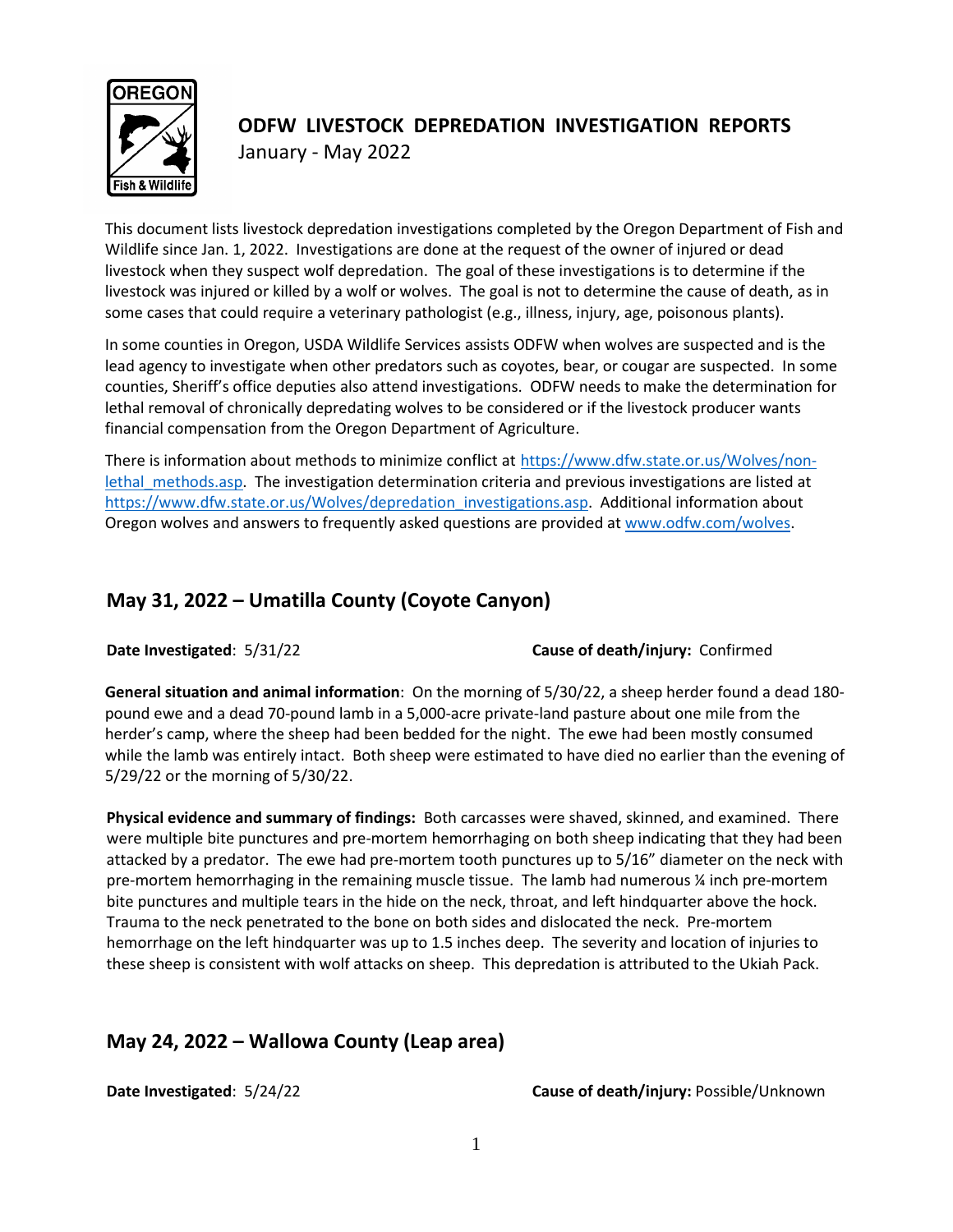**General situation and animal information**: On the morning of 5/24, ODFW personnel noticed a cluster of wolf GPS collar locations on a privately-owned 640-acre pasture. The producer was contacted and reported the presence of a dead 900-pound, two-year-old cow, and sightings of wolves in the pasture. Approximately 75 percent of the hide remained, including the entire front half of the cow and portions of the hindquarters. Most of the organs and hindquarter muscle tissues had been scavenged. The cow was estimated to have died 4-6 days prior to the investigation.

**Physical evidence and summary of findings:** The carcass was shaved where possible and the remaining hide was skinned and examined. There were no pre-mortem bite scrapes or trauma found in the remaining hide or muscle tissues. No evidence of an attack or kill scene was found, and no wolf GPS collar locations were recorded at the carcass during the estimated time of death. However, due to the missing hide and tissues on the hindquarters, the determination is possible/unknown.

#### **May 21, 2022 – Grant County - (Middle Fork John Day area)**

**Date Investigated**: 5/21/22 **Cause of death/injury:** Other

**General situation and animal information**: On the morning of 5/21/22, a livestock producer observed a wolf at the carcass of a dead 1000 lb adult cow in a 4-acre pasture near his corrals. The entire cow was intact except for some missing skin in the abdominal area. It was estimated that the cow died the previous night.

**Physical evidence and summary of findings:** The cow carcass was shaved, skinned, and examined. The right leg above the elbow had post-mortem bite scrapes with spacing consistent with a wolf, however when the carcass was skinned there was no pre-mortem hemorrhaging associated with the marks. No premortem bite marks or hemorrhaging was found to indicate that a predator attacked the animal while it was alive. The cause of death was not wolf related and so our determination was "Other".

#### **May 20, 2022 – Grant County (Middle Fork John Day area)**

**Date Investigated**: 5/20/22 **Cause of death/injury:** Confirmed (2)

**General situation and animal information**: On the morning of 5/20/22, a livestock owner found a 350 lbs. six-month-old dead calf in a 1200 acre, private-land pasture about 400 yards from his corrals. The carcass was mostly intact, but most tissue behind the back legs had been consumed. This calf was estimated to have died during the preceding night. In the afternoon while ODFW staff were on-scene investigating the first calf, the livestock producer found the remains of a 1-month-old calf. The second calf had been seen with injuries to the back end three to four days prior. The carcass was generally intact with multiple wounds to the hind end and back legs. The second calf was estimated to have died on May 19<sup>th</sup>.

**Physical evidence and summary of findings:** Portions of the hide of the first calf carcass were shaved, and all remaining hide was skinned and examined. There were >25 bite scrapes, punctures, and associated pre-mortem hemorrhage on the hind legs, front legs, and back of the neck indicating the calf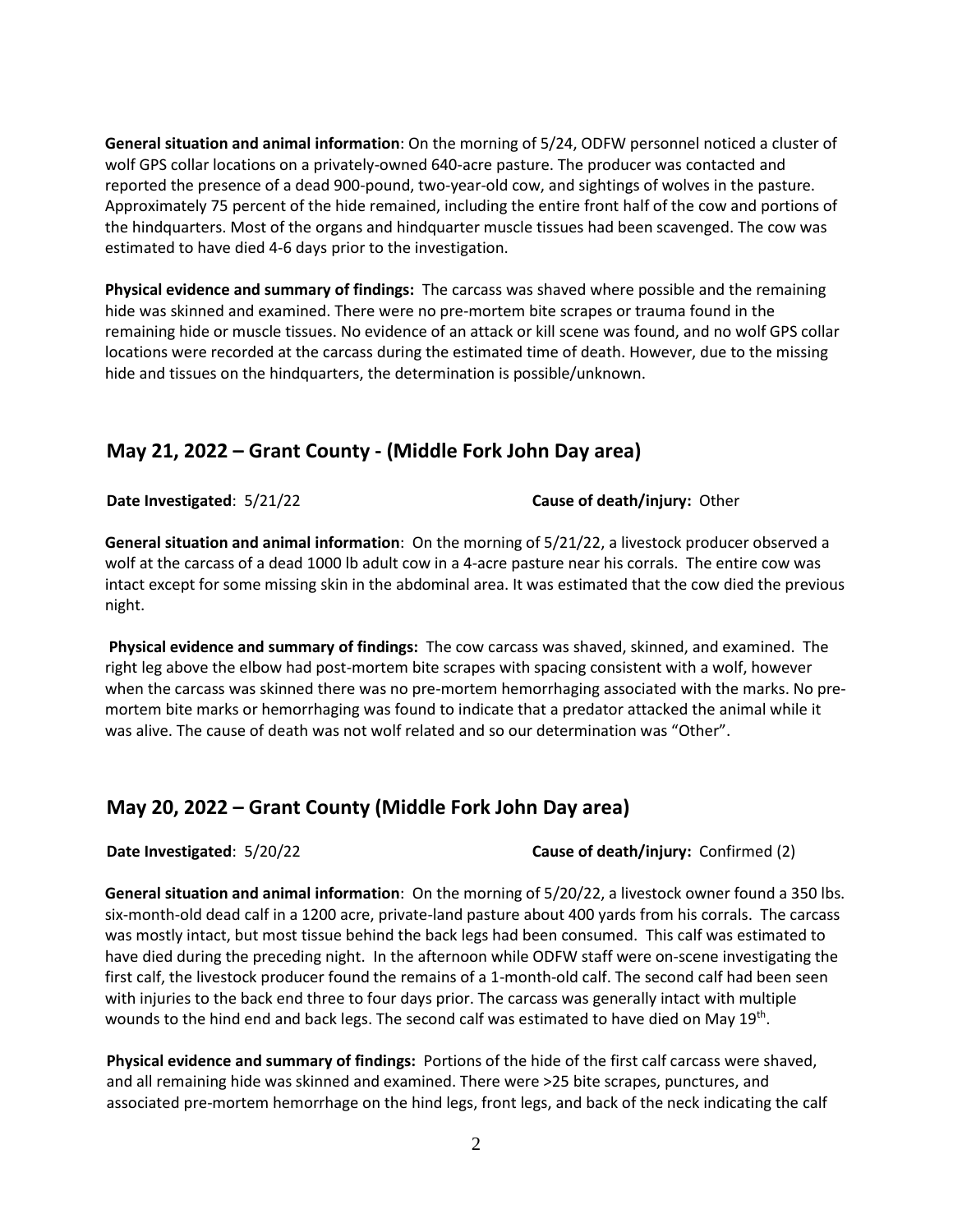had been attacked by a predator. Pre-mortem bites scrapes were up to % wide with underlying hemorrhaging on the hide as well as muscle tissue trauma on the front right leg above the hock. The bite scrape measurements, attack locations, and severity of the trauma is consistent with injuries caused by wolf attacks on calves. This area is known to be used by the Desolation pack with GPS collar location placing a wolf at the kill site around the suspected time of death. This depredation was attributed to the Desolation Pack. The second calf carcass was skinned and examined. There were multiple pre-mortem bite scrapes on the hind quarter and hemorrhaged muscle tissue trauma approximately two inches deep indicating a predator attack. There were several wounds, one of which was 5-inch diameter, that were rotted out and filled with maggots. There was evidence that the wounds were healing, and the calf did not die immediately from its injuries. The injuries occurred approximately three to four days prior to its death. GPS collar wolf locations were near where the calf was known to be on or about May 14<sup>th</sup>. The location of the bite marks and injuries to the calf are consistent with wolf attacks on live calves. This depredation was also attributed to the Desolation Pack.

#### **May 19, 2022 – Union County (Indian Creek area)**

**Date Investigated**: 5/19/22 **Cause of death/injury:** Other

**General situation and animal information**: On the morning of 5/19/22, a livestock owner found three dead goats in a 50 yd x 50 yd fenced enclosure located approximately 200 yds from their house. The goats ranged in age from 1-3 years and weight from 25-40 pounds. The viscera and front legs of one goat were mostly consumed with the skin peeled back on the front legs; the other two goats were intact. The goats had died during the preceding night.

**Physical evidence and summary of findings:** All three carcasses were shaved, skinned, and examined. There were bite punctures and pre-mortem hemorrhage on all three goats indicating they had been attacked by a predator. Bite punctures were  $3/16'' - 5/16''$  in diameter and the depth of trauma was up to 2". Location of hemorrhage included the neck and back on all three goats. The neck was broken on two goats and the back was broken on the other. There were fresh bear scat and tracks at the scene, and bear claw marks on a tree directly adjacent to the pen. The method of predation and the location and severity of injuries are consistent with bear attack. As such the determination for this investigation was "Other".

#### **May 19, 2022 – Baker County (Immigrant Gulch area)**

**Date Investigated:**  $5/19/22$  **Cause of death/injury:** Confirmed (2); Probable (1); Possible/unknown (3)

**General situation and animal information**: On the afternoon of 5/17/22, a livestock producer found two injured calves while checking cattle in a 600-acre private land allotment. The calves were gathered and examined on 5/19/22. The injuries were estimated to be two to three weeks old. Four additional calves were also examined.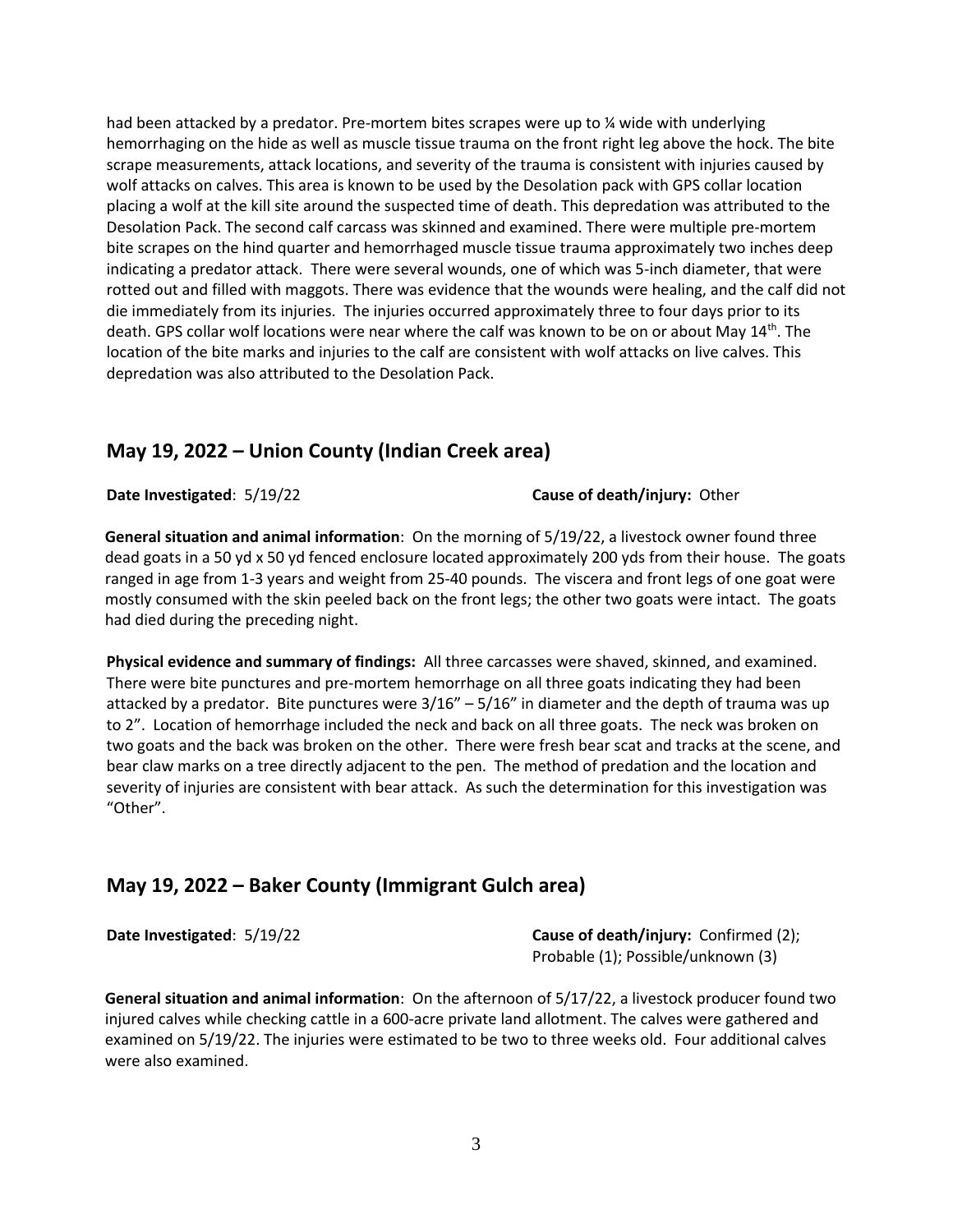**Physical evidence and summary of findings:** The areas around the observed injuries on the first two calves were shaved and examined. Both calves had bite scrapes up to 1/8 inch wide on the outside of the hindquarters above the hocks with corresponding tissue trauma. The first calf had a 3  $\frac{1}{2}$  inch by 2  $\frac{1}{2}$  inch open wound and multiple tooth punctures of approximately 1/8-inch diameter. The second calf had a single 1-inch by 1-inch open wound on the outside of the left hind leg above the hock and a pair of tooth puncture marks of 1/8-inch diameter. The bite marks and location, size, and depth of the injuries on the first two calves are consistent with wolf attacks on live calves. These two attacks appear to be from the same event and were attributed to the Cornucopia Pack. The third calf examined had a one-inch-long by 1/8-inch-wide bite scrape with a healed puncture wound on the right rear leg near the hip. The area was raised and swollen. Six healed scrapes were found in the same area on the leg. Based on the size and location of the injuries and the timing of this injury relative to the confirmed depredations described above, the determination for this calf was "probable". When shaved and examined, the other three calves lacked sufficient evidence to be able to determine the cause of observed scrapes and were classified as "possible/unknown".

#### **May 18, 2022 – Wallowa County (Red Hill area)**

**Date Investigated**: 5/18/22 **Cause of death/injury:** Probable

**General situation and animal information**: On the afternoon of 5/18/22, a producer found the remains of a two-month-old calf in an ~2000-acre pasture on public land. The only parts remaining were the head, the spine, most of the ribs, and pelvis. There was no tissue or hide except on the head. There was an area of trampling and disturbance 20 yards above the carcass, and then the carcass was dragged, during feeding, to a more open area downslope. The calf was estimated to have died four days prior to the investigation.

**Physical evidence and summary of findings:** The head was shaved, skinned, and examined. There was no physical evidence of an attack on the carcass, however, the area of nearby ground disturbance appeared to be an attack scene where the calf was killed by a predator. Based on the scene and the recent confirmed wolf depredation events in nearby pastures one mile and five miles away, the determination is probable. This attack was attributed to the Chesnimnus Pack.

#### **May 9, 2022 – Baker County B (Summit Road area)**

**Date Investigated**: 5/9/22 **Cause of death/injury:** Confirmed (2); Possible/unknown (1)

**General situation and animal information**: On the afternoon of 5/8/22, a livestock producer found two injured calves while checking cattle in a 5400-acre BLM public land allotment. The calves were gathered and examined on 5/9/22. The injuries were estimated to be one to two weeks old. A third calf was also examined.

**Physical evidence and summary of findings:** The areas around the injuries were shaved and examined. Both calves had multiple bite scrapes up to 3/16 inch wide on the inside, rear, and outside of the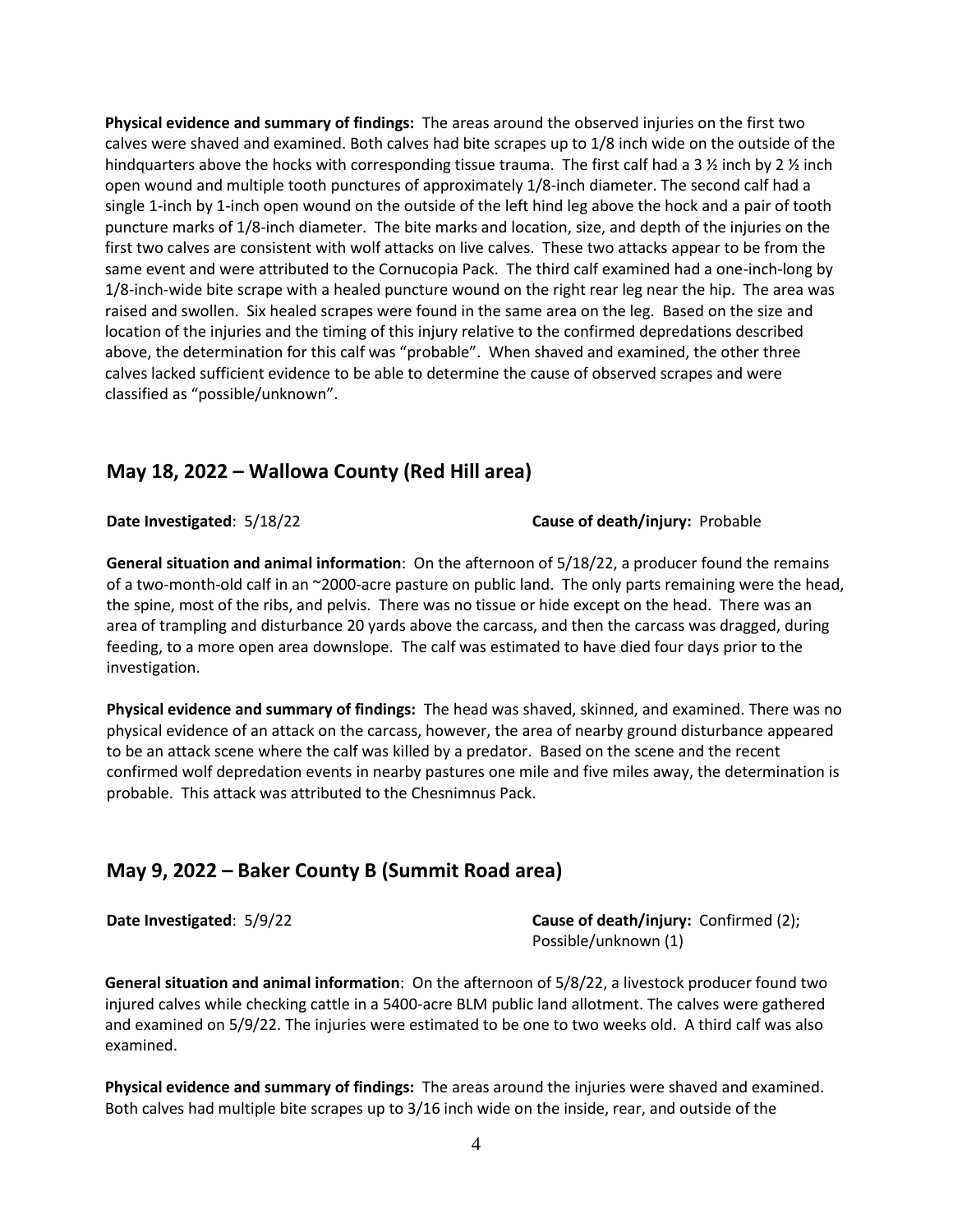hindquarters above the hocks with corresponding tissue trauma. The first calf had a two-inch open wound and a swollen lump on the rear of the right hind leg. The second calf had two three-inch open wounds on the inside and outside of the right hind leg above the hock. The bite marks and location, size, and depth of the injuries on the first two calves are consistent with wolf attacks on live calves. These two attacks appear to be from the same event and were attributed to the Cornucopia Pack. The third calf had a few scrapes down the lower portion of the left hind leg, most below the hock. The third calf lacked sufficient evidence to be able to determine the cause of the scrapes and was classified as "possible/unknown".

#### **May 9, 2022 – Baker County A (Houghton Creek area)**

**Date Investigated**: 5/9/22 **Cause of death/injury:** Possible/unknown

**General situation and animal information**: On the morning of 5/8/22, a producer found a dead 125 pound calf that the owner had been keeping close to the house in a private 40-acre grassland pasture. The carcass was mostly intact and most of the hide was present but missing internal organs and some muscle tissue on three of the four legs. The calf had died the preceding night.

**Physical evidence and summary of findings:** The carcass was shaved, skinned, and examined. There were numerous 1/8 inch wide and 3/4 inch long pre-mortem bite marks over the back, with two tears in the hide and associated bruising and muscle tissue trauma. There were no bite scrapes on the hindquarters, flanks or elbows where wolves commonly bite and the bite marks and damage on the back were smaller than expected for wolf. Some domestic dogs were causing damage nearby, but since the cause of death cannot be confirmed as coyote or domestic dog, this determination is "Possible/unknown".

# **May 9, 2022 – Wallowa County B (Day Ridge)**

#### **Date Investigated**: 5/9/22 **Cause of death/injury:** Confirmed

**General situation and animal information**: On the morning of 5/9/22, a neighboring producer found a dead, approximately 120 lb. calf in a 9,000-acre U.S. Forest Service grazing allotment. The carcass was largely intact, with only the internal organs and left hind leg missing. The calf was estimated to have died less than 24 hours prior to the investigation.

**Physical evidence and summary of findings:** Portions of the hide were shaved, and all remaining hide was skinned and examined. Pre-mortem bite scrapes up to ¼ inch wide with underlying hemorrhaging and muscle tissue trauma up to two inches deep were found on both shoulders and the right hind leg above the hock. There were multiple bite scrapes on the neck and throat measuring up to  $\chi$  inch wide with underlying tissue trauma greater than an inch deep. The bite scrape measurements, attack locations, and severity of trauma is consistent with wolf attack injuries on calves. This area is occasionally used by the Wenaha Pack. ODFW will monitor for Wenaha Pack or new wolf activity in this area.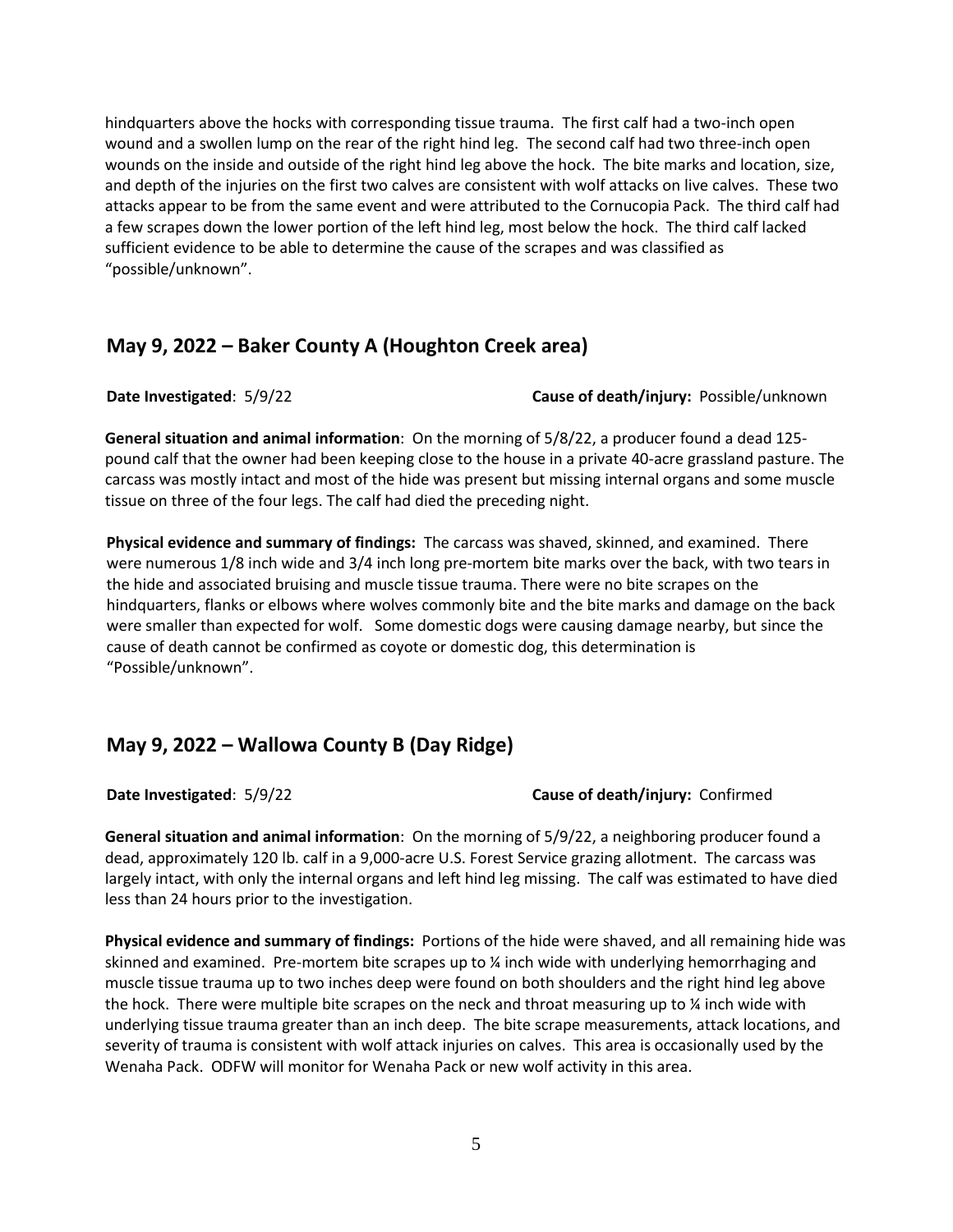#### **May 9, 2022 – Wallowa County A (Zumwalt area)**

**Date Investigated**: 5/9/22 **Cause of death/injury:** Other

**General situation and animal information**: On the morning of 5/9/22, a ranch manager discovered the remains of a one-month-old, approximately 150-pound calf in a privately owned grassland pasture. The calf was fully intact with all hide and tissue remaining. The calf was estimated to have died within 24 hours prior to the investigation. On the same morning, the ranch manager was notified of the remains of a one-year-old, approximately 750-pound cow in a different privately-owned pasture about ten miles away. The yearling was fully intact with all hide, organs and muscle tissue remaining, except for some scavenging on the left hindquarter. The yearling was estimated to have died within 36 hours of the investigation.

**Physical evidence and summary of findings:** Both carcasses were shaved, skinned, and examined. The calf had approximately ten post-mortem tooth scrapes measuring 1/16 by 3/4 inches on the hide below and around the anus, indicating feeding. The yearling had approximately ten post-mortem scrapes 1/16 inches by up to an inch on the hide around the area that was consumed. There was no evidence of a predator attack on either carcass. As such, the cause of death was determined as not wolf related.

#### **May 7, 2022 – Baker County (Balm Creek)**

**Date Investigated**: 5/7/22 **Cause of death/injury:** Confirmed

**General situation and animal information**: On the morning of 5/7/22, a livestock producer found an injured calf while moving cattle in a 1000-acre public land allotment. The calf was six weeks old and weighed approximately 125 lbs. The injuries were estimated to have occurred approximately two weeks prior to the investigation.

**Physical evidence and summary of findings:** Portions of the hide were shaved and examined. There were multiple bite scrapes on the right hind leg above the hock measuring from one to three inches in length and up to 3/16 inch wide. The left hind leg had a large open bite wound with exposed tissue that measured approximately 7 x 3 1/2 inches in size. The location of the bite marks and injuries to the calf are consistent with wolf attacks on live calves. This depredation was attributed to the Keating Pack.

#### **May 6, 2022 – Wallowa County (Crow Creek area)**

**Date Investigated**: 5/6/22 **Cause of death/injury:** Possible/Unknown

**General situation and animal information**: On 5/6/22, the livestock producer reported a dead, threemonth-old calf, weighing approximately 250 lbs in a private land grass pasture. The carcass was found in a 150-acre pasture from which the rest of the cow/calf pairs had been moved on 5/4/22. The carcass was partially intact, but the hide and all tissue on the right front and right hindquarters were consumed. The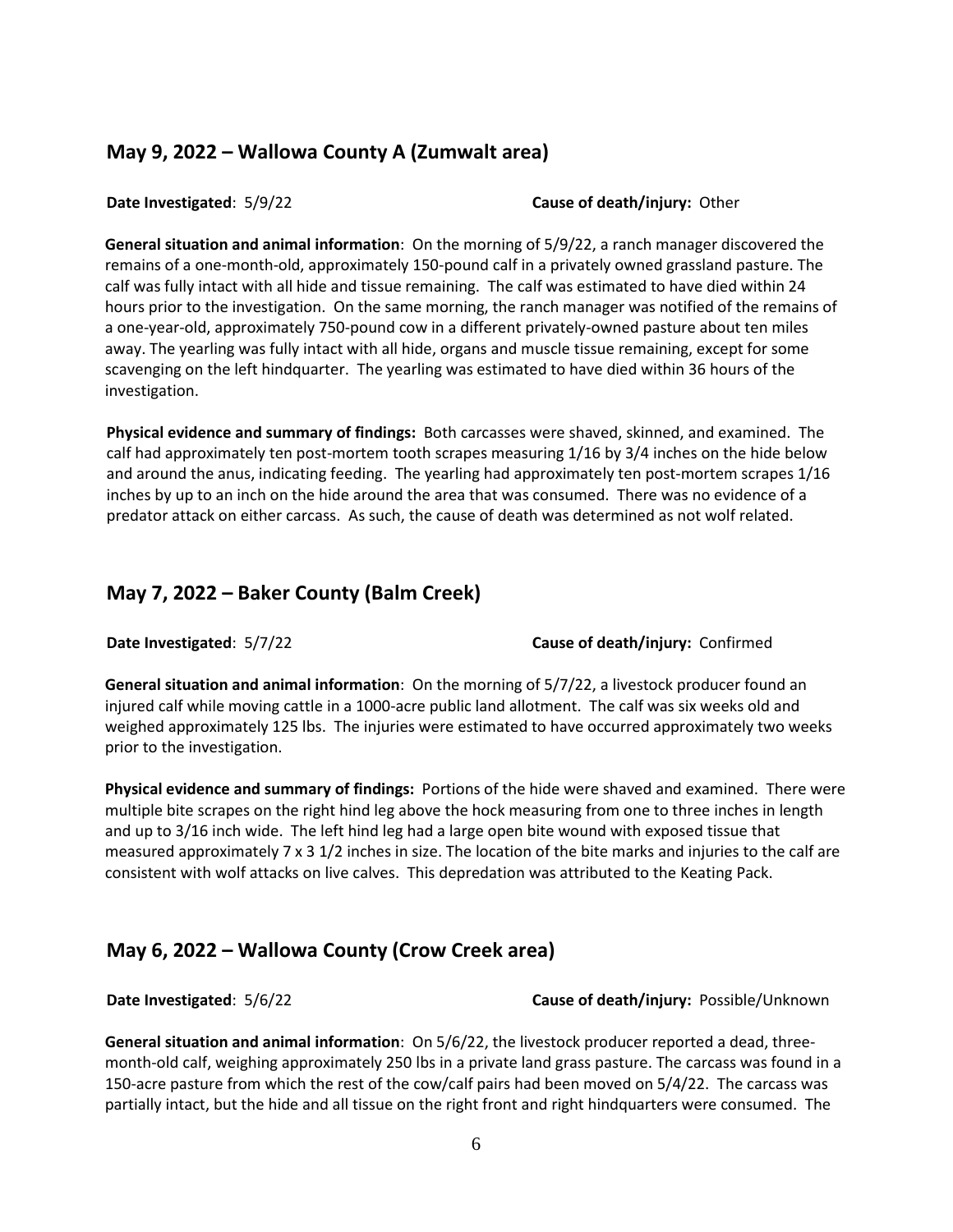hide and muscle tissue on the left side was mostly intact except for portions of the back left leg. The calf was estimated to have died approximately 36-48 hours prior to investigation.

**Physical evidence and summary of findings:** The carcass was shaved, skinned, and examined. There were multiple small post-mortem bite scrapes near the anus, above the hocks, and top of loins, measuring 1/16-1/8 inch wide from scavenging. There were no pre-mortem bite scrapes or evidence on the scene to indicate a predator attack. Due to the lack of hide and tissue remaining in the areas that wolves commonly attack, the investigation determination is possible/unknown.

#### **May 5, 2022 – Baker County B (North of Richland)**

**Date Investigated**: 5/5/22 **Cause of death/injury:** Confirmed

**General situation and animal information**: On the afternoon of 5/5/22, ODFW staff found a dead approximately 225 lb. calf in a 5,400 acre rangeland BLM grazing allotment. The carcass was largely consumed, but most of the hide was intact. The calf was estimated to have died one day prior to the investigation.

**Physical evidence and summary of findings:** Portions of the hide were shaved, and all remaining hide was skinned and examined. Pre-mortem bite scrapes were found on the outside and back of the right rear leg above the hock with underlying muscle tissue trauma up to one inch deep. There was also trauma to the right shoulder and throat. The location and depth of trauma is consistent with wolf attack injuries on calves this size. This depredation was attributed to the Cornucopia Pack.

# **May 5, 2022 – Baker County A (North of Richland)**

**Date Investigated**: 5/5/22 **Cause of death/injury:** Confirmed

**General situation and animal information**: On the morning of 5/5/22, a livestock producer found two injured calves while working cattle that were gathered from privately-owned valley pastureland. One calf was three weeks old weighing approximately 75 lbs, the other calf was eight weeks old weighing approximately 100 lbs. The injuries were estimated to be about two weeks old.

**Physical evidence and summary of findings:** Portions of the hide were shaved and examined. One calf had bite scrapes up to 1 % inches long on the inside and outside back of the left rear leg with tooth punctures measuring up to 3/16 inch wide after partial healing. The other calf had bite scrapes up to one inch long on the outside of the right rear leg and an infected wound with multiple bite punctures on the left rear hock, with associated tissue damage. The size and location of the bite marks is consistent with wolf attack injuries on live calves. The attacks on these two calves were attributed to the Cornucopia Pack.

# **April 30, 2022 – Wallowa County (Joseph Creek area)**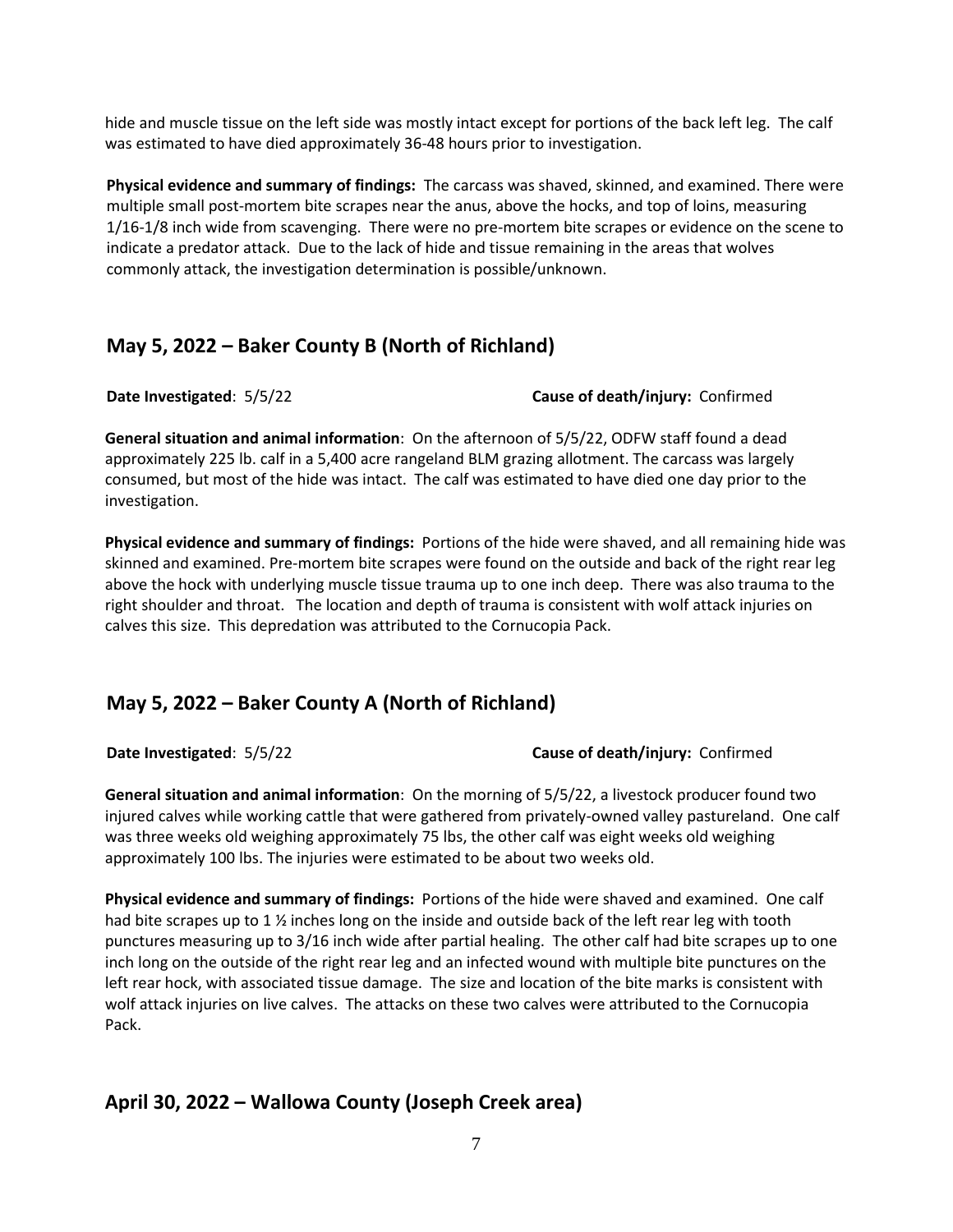#### **Date Investigated**: 4/30/22 **Cause of death/injury:** Confirmed

**General situation and animal information**: On the morning of 4/30/22, a producer found an injured twomonth-old, 250-pound calf in a 1,000-acre public land pasture. The calf had open wounds on the left hindquarter above the hock. The calf was euthanized on scene due to the severity of the injuries. A second injured two-month-old, 250-pound calf from the same pasture was found shortly thereafter and removed from the pasture for treatment of its wounds. The injuries of both calves were estimated to be about a week old.

**Physical evidence and summary of findings:** The euthanized calf was shaved, skinned, and examined. There were multiple tooth scrapes ¼ inch wide and up to four inches long on the right and left flanks with tissue necrosis and muscle trauma underneath. The left hindquarters had an open wound with tissue trauma, infection, and necrosis 1¼ inches deep. The second calf was partially shaved and examined on 5/1/22. There were multiple wounds ¼ inch wide and up to two inches long above the left hock and inner thighs. The bite scrape measurements, locations, and the severity of the injuries are consistent with other wolf attacks on calves. The mother cow of the second calf was agitated during the investigation and to reduce stress on the cow she was not available for an examination. She had one bite scrape visible on the flank that appeared to be the same age as the bite wounds on the calves. This attack was attributed to the Chesnimnus Pack.

#### **April 29, 2022 – Wallowa County C (Elk Mountain area)**

**Date Investigated:** 4/29/22 **Cause of death/injury:** Other (2 sheep) Confirmed (3 sheep)

**General situation and animal information**: On the morning of 4/29/22, a producer found the remains of three lambs (approximately 15 pounds each) in a 400-acre privately-owned grass pasture, then found the remains of two adult ewes later that afternoon. Most of the tissue was consumed from both ewes and one lamb, and all the tissue was consumed from two lambs. The carcasses were mostly intact with all legs and most ribs still attached. Two ewes and one lamb were estimated to have died approximately 24 hours prior to the investigation. Two lambs died approximately two days prior to the investigation.

**Physical evidence and summary of findings:** All sheep carcasses were skinned and examined. There were bite punctures and pre-mortem hemorrhaging on all five sheep, indicating they had been attacked by a predator. All five sheep had pre-mortem hemorrhaging and tissue trauma on the throat at the rear of the lower jaw with bite puncture diameters from 1/16 to 3/16 inch. Both ewes and one lamb had bite wounds in other places; one ewe had tissue damage two inches deep behind the shoulder, while muscle trauma on the remainder of that ewe and the other ewe was up to 1/2 inch deep. The bite wound measurements, locations, and depth of trauma are consistent with coyote attacks on sheep, resulting in a determination of "Other".

**Addendum** (5/11/2022): A review of the investigation materials was requested by the producer on 5/4/2022. The review showed 4 of the 5 sheep (1 ewe and 3 lambs) had injuries and hemorrhage consistent with both coyote and wolf attack locations. One sheep (ewe) had premortem hemorrhage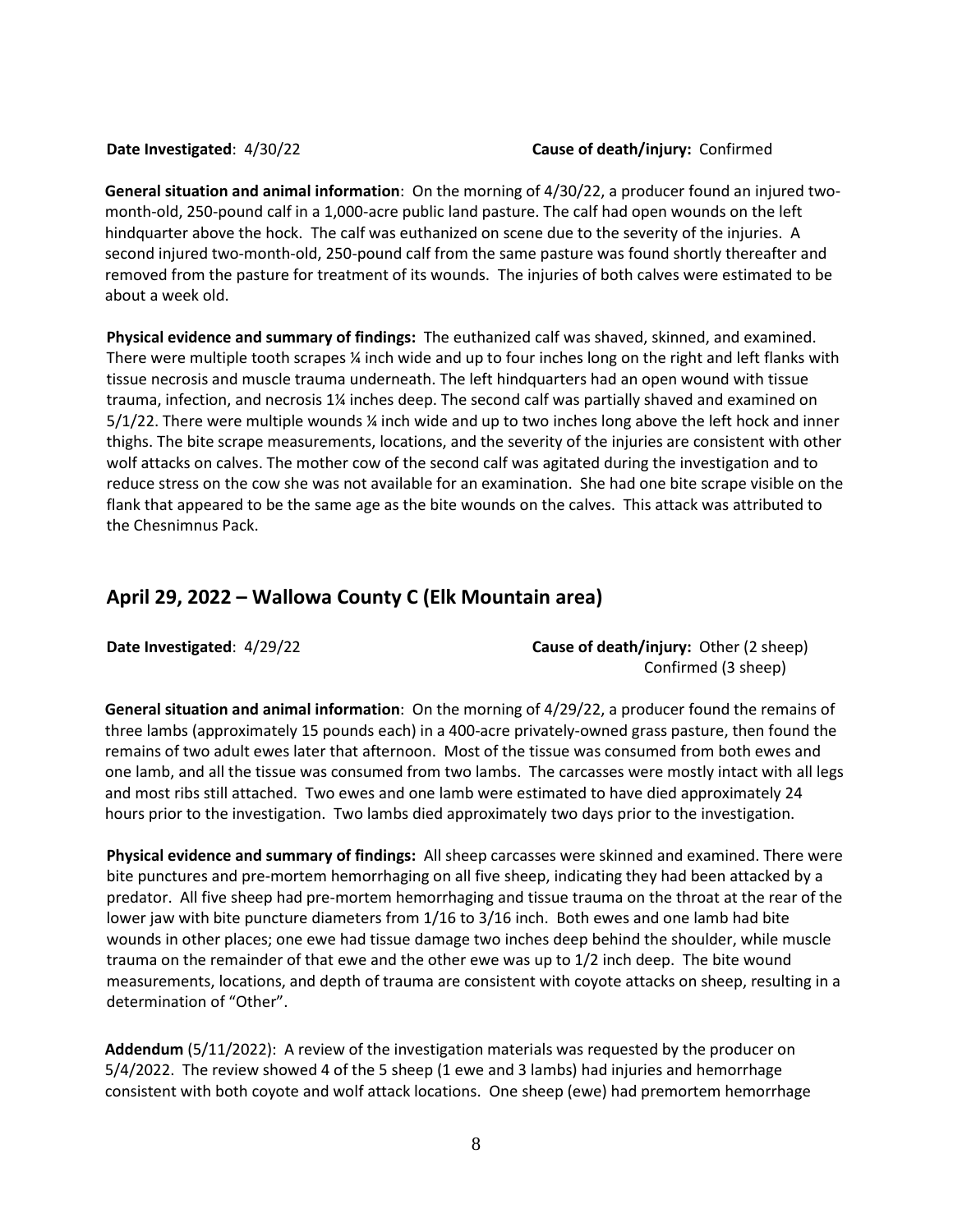observed on the throat, right elbow, above the right shoulder, on the upper portion of the right ribcage, and on the left hind quarter. Hemorrhage on the right ribcage was previously reported to be two inches deep was corrected to document a depth measurement of no more than one inch deep. The hemorrhage on the throat, right elbow, and on the hind quarter are all common coyote and wolf bite locations. However, the premortem hemorrhage above the shoulder and on right ribcage are less common places for coyotes to bite adult sheep while attacking. Additionally, the sheep with the hemorrhage on the right shoulder and upper right ribcage was unsheared and had a thick wool covering which can be a barrier to effective biting by coyotes. The hemorrhage in the upper, wool covered locations was more likely caused by a wolf than a coyote. As a result, the determination of "Other" was amended to "Confirmed" wolf for the two ewes and one lamb killed the night before the investigation. The determination of "Other" is still appropriate for the two lambs killed approximately 48 hours before the investigation. The location of the depredation event is outside the currently designated AKWA and could have been done by a dispersing wolf or wolves, or the Chesnimnus or Wildcat Packs.

#### **April 29, 2022 – Wallowa County B (Miller Ridge area)**

**Date Investigated**: 4/29/22 **Cause of death/injury:** Possible/Unknown

**General situation and animal information**: On the morning of 4/29/22, a livestock owner found the remains of a one-month-old calf in a partially timbered approximately 350-acre pasture on public land. Most of the carcass was missing, with only the lower part of both front legs, the pelvis with one attached femur, one scapula, the tail, and numerous bone fragments scattered in a 40-yard radius area. There was no tissue or hide to examine, except the lower front legs. It was estimated to have died two days before the investigation. This occurred 3.5 miles from the depredations investigated between 4/25/22 and 4/28/22.

**Physical evidence and summary of findings:** The remaining hide was skinned and shaved, no pre-mortem trauma was found on the hide or in the tissue. There was no evidence on the scene or carcass that the calf was attacked by a predator. Due to lack of physical evidence, the investigation determination is possible/unknown.

#### **April 29, 2022 – Wallowa County A (Crow Creek area)**

**Date Investigated**: 4/29/22 **Cause of death/injury:** Possible/Unknown

**General situation and animal information**: On the morning of 4/29/22, a neighbor out checking cows for the producer found the remains of a six-week-old calf in a partially timbered 1200-acre pasture on public land about two miles from the calves that were confirmed depredations earlier in the week. The spinal column was intact with skull and pelvis and one disarticulated hind leg was found 26 yards away. The only tissue or hide that remained was on the hind leg below the hock and on the top of the skull. The calf was estimated to have died approximately 4-6 days earlier.

**Physical evidence and summary of findings:** No chase or struggle scene was found. The remaining hide was skinned and shaved, no premortem trauma was found on the hide or in the tissue. There was no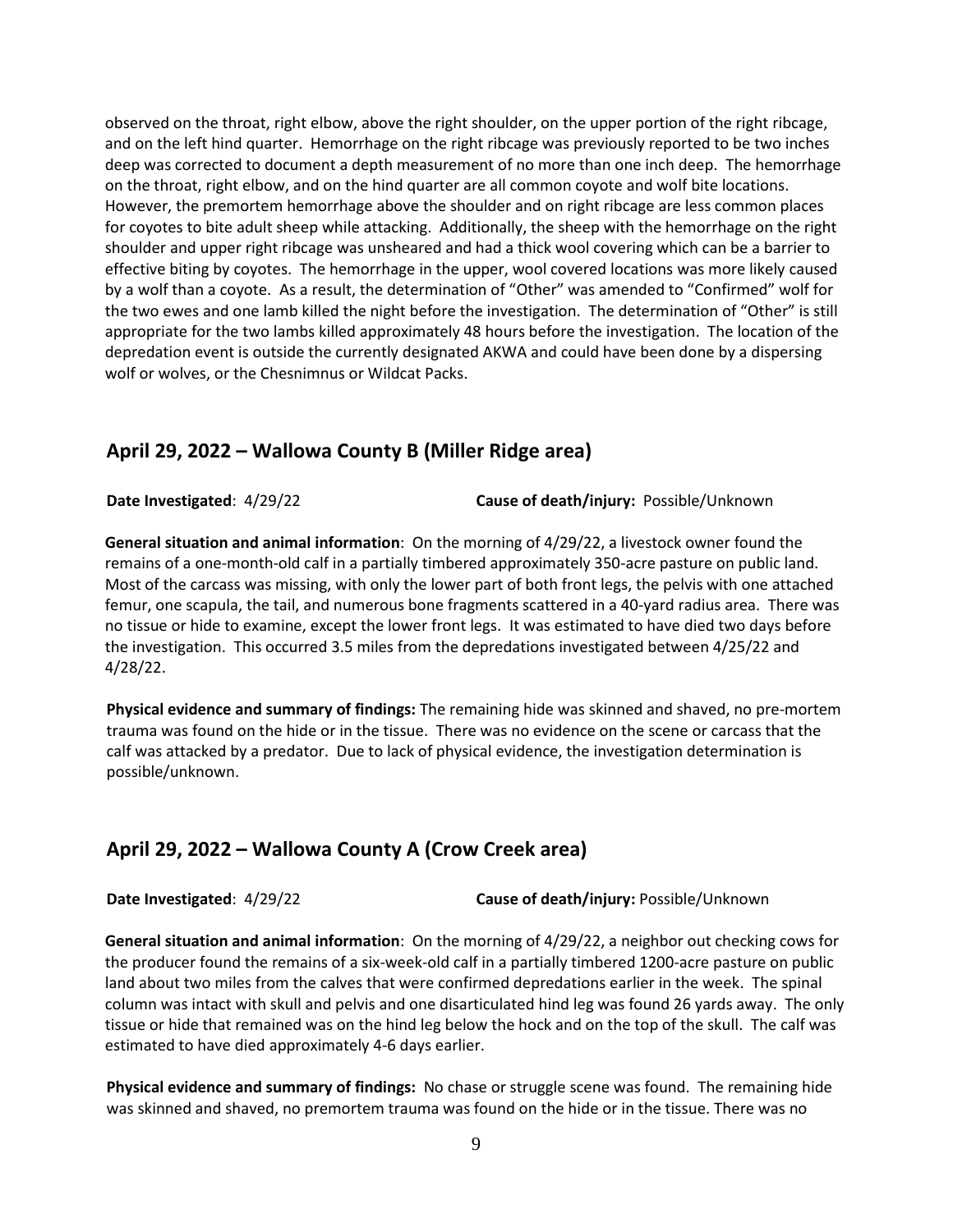evidence on the scene or carcass that the calf was attacked by a predator. Due to the lack of physical evidence, the investigation determination is possible/unknown.

#### **April 28, 2022 – Wallowa County B (Elk Mountain area)**

**Date Investigated**: 4/28/22 **Cause of death/injury:** Other

**General situation and animal information**: On the morning of 4/27, a neighbor of a producer found the remains of a 100-pound, approximately four-day-old calf in a privately owned 400-acre pasture. The producer removed the carcass and called ODFW on 4/28. The carcass was intact with tissue missing on the left side from ribcage to the hocks. The calf was estimated to have died approximately 48 hours prior to the investigation.

**Physical evidence and summary of findings:** The carcass was shaved, skinned, and examined. There were multiple pre-mortem tooth scrapes on both shoulders near the spine, under the neck, and at the throat. Most bite scrapes were 1/8 inch wide and  $\frac{1}{2}$  to 1 $\frac{1}{2}$  inches long corresponding to premortem hemorrhaging and tissue trauma 1/16 inch deep, indicating that it had been attacked by a predator. The bite measurements, depth of tissue damage, and location of tooth scrapes are consistent with other coyote attacks on calves. No evidence was found to suggest the cause of death was wolf related.

#### **April 28, 2022 – Wallowa County A (Crow Creek area)**

**Date Investigated**: 4/28/22 **Cause of death/injury:** Confirmed

**General situation and animal information**: On the evening of 4/27/22, a livestock owner found the remains of a six-week-old calf in a partially timbered 1200-acre pasture on public land. The carcass had been largely consumed, with only part of the spine, a few ribs, and the pelvis with some hide remaining. This carcass was located approximately 90 yards from the carcass of the second confirmed depredation in this pasture and is estimated to have died near the same time as that calf (see April 27, 2022 – Wallowa County [Crow Creek area]).

**Physical evidence and summary of findings:** There were trails of heavily trampled ground where the herd of cows had traveled quickly down a ridge to the creek bottom where the carcass remains were found. Wolf tracks were also found in the trails mixed with the cow tracks. The remains of the calf were skinned and examined. Pre-mortem hemorrhaging measuring one inch long and ½ inch deep was evident in two areas near the tail and one area near the spine. This bruising, combined with the disturbed ground, and the nearby confirmed depredation, allows for using reasonable inference to confirm the death of this calf as wolf-caused. This depredation is attributed to the Chesnimnus Pack.

#### **April 27, 2022 – Wallowa County (Crow Creek area)**

**Date Investigated**: 4/27/22 **Cause of death/injury:** Confirmed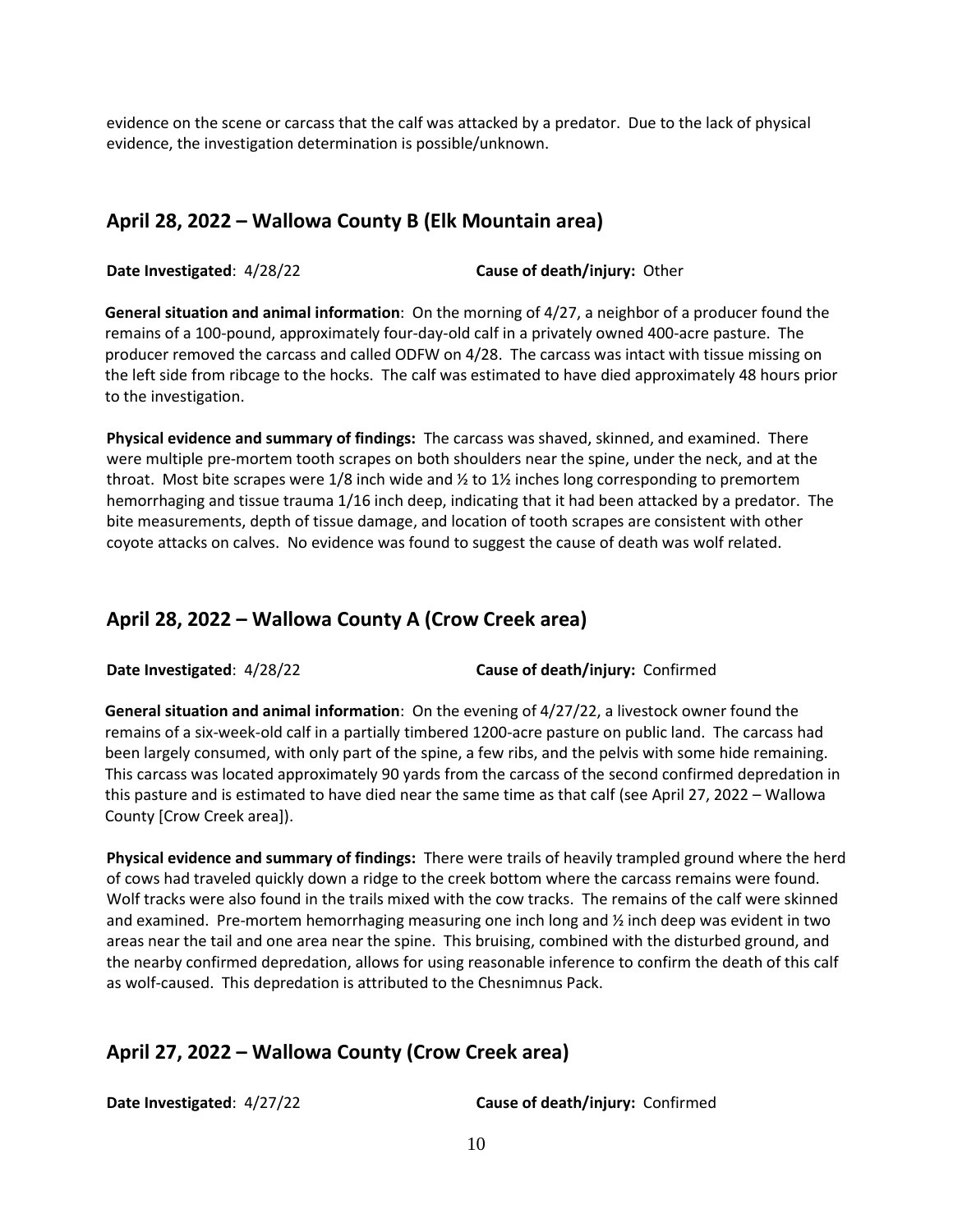**General situation and animal information**: On the evening of 4/26/22, a livestock owner saw eight wolves around the remains of a six-week-old, 180 lb. calf in a partially timbered 850-acre pasture on public land. The carcass was intact and the majority of the hide was present; most of the tissue was missing. The calf was estimated to have died within 24 hours of the investigation.

**Physical evidence and summary of findings:** The carcass was shaved, skinned, and examined. There were at least 20 pre-mortem bite scrapes on the hindquarters up to  $\chi$  inch wide and two inches long. There were pre-mortem tooth scrapes and punctures on the hide near both elbows, including premortem hemorrhage and torn muscle 1¾ inches deep in the corresponding tissue. The size and location of bite wounds and severity of trauma are similar to those observed in other calves attacked by wolves. This depredation is attributed to the Chesnimnus Pack.

**Addendum (4/29/22):** The pasture where this investigation occurred was 1200 acres, not 850 acres as previously reported.

#### **April 25, 2022 – Wallowa County (Crow Creek area)**

**Date Investigated**: 4/25/22 **Cause of death/injury:** Confirmed

**General situation and animal information**: On the afternoon of 4/25/22, a livestock owner found the remains of a 2-month-old, 170 lb. calf in a privately owned 850-acre pasture. The carcass was intact except for feeding at the stomach. The calf was estimated to have died 24-48 hours prior to the investigation.

**Physical evidence and summary of findings:** The carcass was shaved, skinned and examined. There were more than 20 pre-mortem tooth scrapes on the hindquarters and below the anus up to  $\frac{1}{4}$  inch wide and 2½ inches long. Underlying tissue trauma and hemorrhage extended up to an inch deep. There were premortem tooth punctures on shoulders and elbows, including tissue damage 1¾ inches deep. The size and location of the bite wounds and severity of trauma are similar to those observed in other calves attacked by wolves. This depredation is attributed to the Chesnimnus Pack.

**Addendum (4/28/22):** The carcass was found on public land, not on private land as previously reported.

**Addendum (4/29/22):** The pasture where this investigation occurred was 1200 acres, not 850 acres as previously reported.

#### **March 29, 2022 – Baker County (Ruckles Creek area)**

**Date Investigated**: 3/29/22 **Cause of death/injury:** Other

**General situation and animal information**: On the evening of 3/28/22 a producer found an adult, approximately 130 lb. alpaca injured within its enclosure. The producer euthanized the alpaca and moved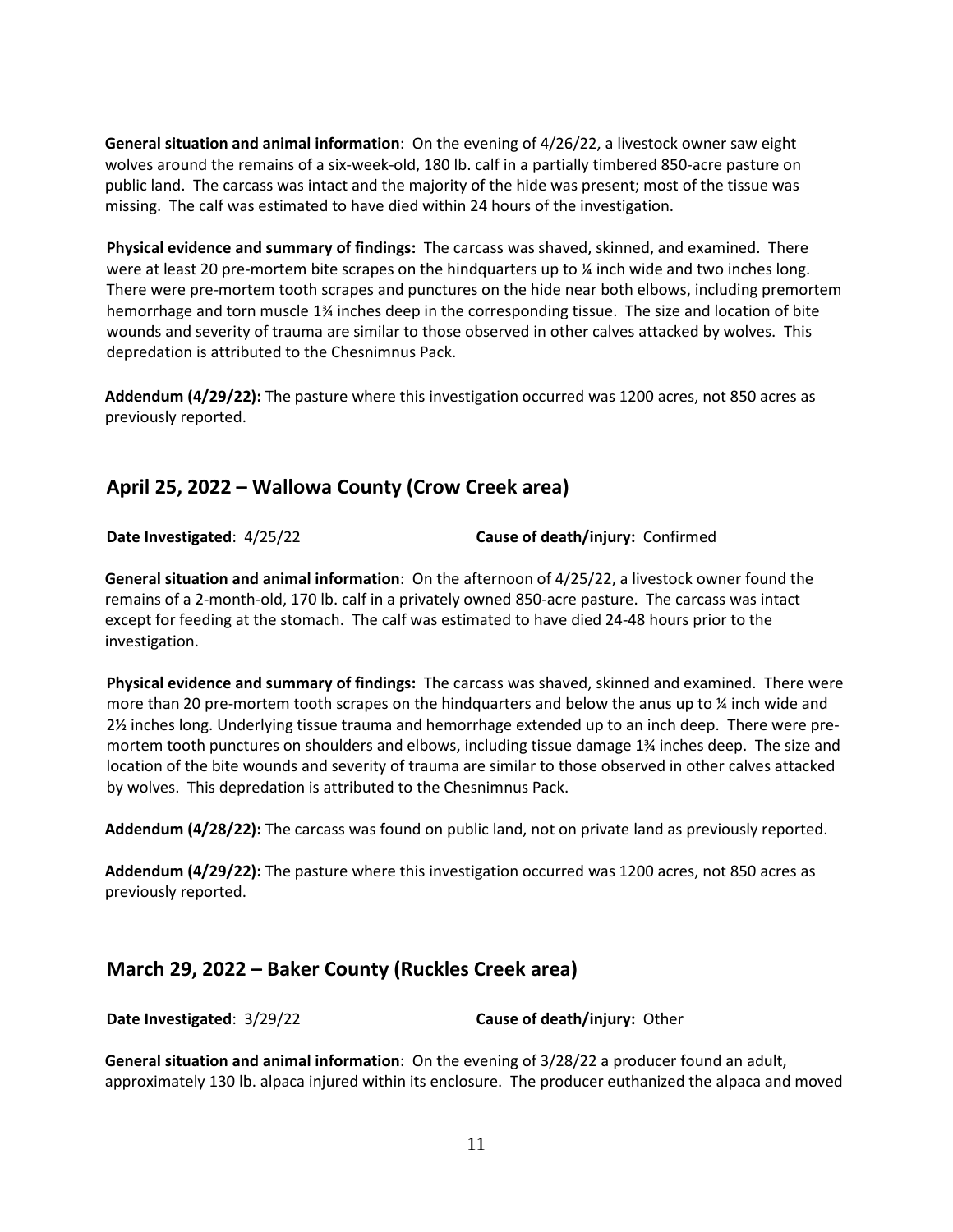it away from other stock. ODFW was contacted and inspected the carcass on 3/29/22; the injuries were estimated to be from the day prior to the investigation.

**Physical evidence and summary of findings:** The intact carcass was shaved, skinned, and examined. One premortem bite puncture was observed on the side of the head, and a single premortem bite tear was observed on the top of the head, with associated muscle tissue trauma in both locations. There was muscle trauma on the left side of the neck and bruising in the hide, but no observable tooth scrapes on the hide in this location. There was also a single premortem tooth scrape on the back of the right hind leg near the anus with shallow associated tissue bruising. The location and number of tooth marks are not consistent with wolf attack injuries on livestock.

#### **March 16, 2022 – Grant County (Bear Valley area)**

**Date Investigated**: 3/16/22 **Cause of death/injury:** Possible/Unknown

**General situation and animal information**: On the afternoon of 3/16/22 a livestock producer found the remains of a one-day old calf in a private land pasture. The carcass was mostly consumed with the hind quarters missing from the scene. The calf had died the preceding night.

**Physical evidence and summary of findings:** The remaining hide on the head, front quarters, back, and flanks were shaved and skinned. There were no premortem wounds indicating a predator attack. Evidence typical of scavenging by coyotes was observed on the carcass. No evidence was found on the scene or carcass to suggest the death was wolf related. Due to the lack of hide and muscle tissue on the carcass, the determination is possible/unknown.

#### **March 16, 2022 – Baker County (Halfway Valley)**

**Date Investigated**: 3/16/22 **Cause of death/injury:** Confirmed

**General situation and animal information**: On the morning of 3/15/22 a producer found his 40-pound heeler wounded and bloody on his property. The dog was seen by a veterinarian but had to be euthanized. ODFW inspected the carcass on 3/16/22; the injuries were estimated to be from early morning on 3/15/22.

**Physical evidence and summary of findings:** The remains were skinned, examined, and the hair was shaved around the injuries. There were premortem bite punctures to the head and throat with associated muscle tissue trauma. Bruising of the hide and muscle trauma were found on the back, hips, and groin. The location and size of the tooth marks are consistent with wolf attack injuries on dogs. One collared male yearling from the Cornucopia Pack had radio-collar locations ½ mile north of the ranch yard at 2 a.m. and 5 a.m., and south at 8 a.m. The depredation is attributed to the Cornucopia Pack.

# **March 9, 2022 – Union County (Cabin Creek Area)**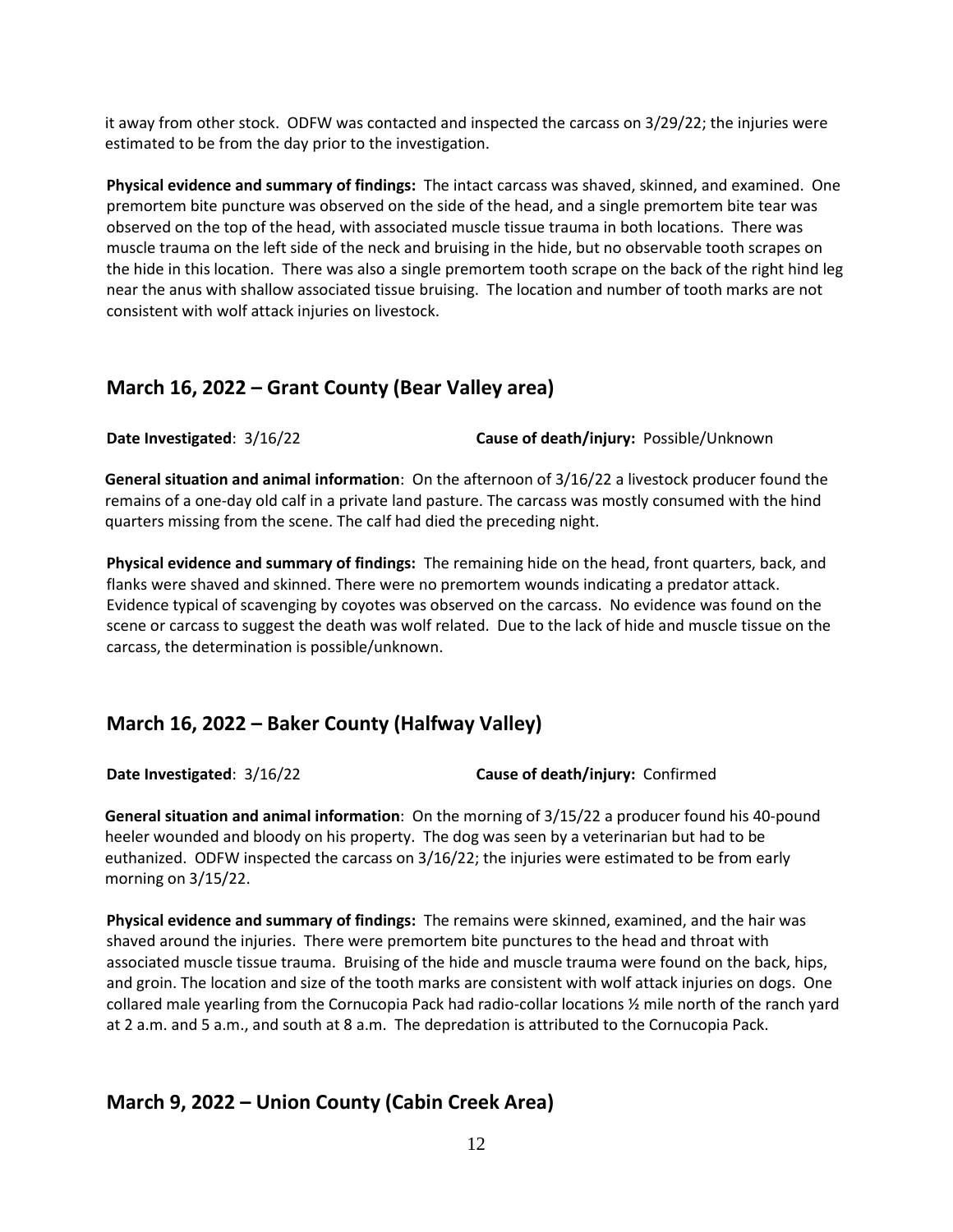#### **Date Investigated**: 3/9/22 **Cause of death/injury:** Other

**General situation and animal information**: On the morning of 3/9/22, a livestock producer found the carcass of a four-year-old cow and a leg from a calf on a 680-acre partly forested private land pasture. The 1,500-pound cow carcass was intact with a tear in the hide at the vulva. The cow died less than 48 hours prior to investigation, the calf appeared to have died prior to the cow.

**Physical evidence and summary of findings:** There was no chase scene. The cow carcass was shaved and skinned; there was no premortem bite marks on the hide and no premortem bite trauma in the tissue. There were wolf tracks at the cow and ¼ inch wide postmortem bite scrapes at the vulva. Clean/soft hooves and advanced decomposition of the hide of the calf leg indicate the calf was not born alive. The cow and calf were not killed by wolves.

#### **February 9, 2022 – Wallowa County (Enterprise Area)**

**Date Investigated**: 2/9/22 **Cause of death/injury:** Other

**General situation and animal information**: On the morning of 2/8/22, a landowner found an injured 5 year-old mare in their approximately 8-acre grass pasture. The mare had sustained a compound fracture to its left hind leg and was euthanized later that morning. That evening, the landowner discovered scratches on the hind legs of two additional horses and requested an investigation the next morning.

**Physical evidence and summary of findings:** There was no chase or attack scene located near where the mare was initially discovered. No wolf tracks were identified in the snow within the pasture or along the outside perimeter of the pasture. Neither the wounds sustained by the euthanized mare nor the live animals were wolf related.

#### **February 5, 2022– Union County (Meadow Creek Area)**

**Date Investigated**: 2/5/22 **Cause of death/injury:** Other

**General situation and animal information**: On the morning of 2/5/22 a livestock producer found the carcass of a 10-month-old 375-lb heifer calf on a 350-acre private land pasture. The hide and tissue were scavenged on the upper left rear quarter and anus. The calf died the night of 2/4/22 or early morning of 2/5/22.

**Physical evidence and summary of findings:** There was no chase or struggle scene and no wolf tracks in the snow. The entire carcass was shaved, skinned, and examined. There were no premortem bite marks on the hide and no premortem bite trauma in the tissue. The death of the calf was not wolf related.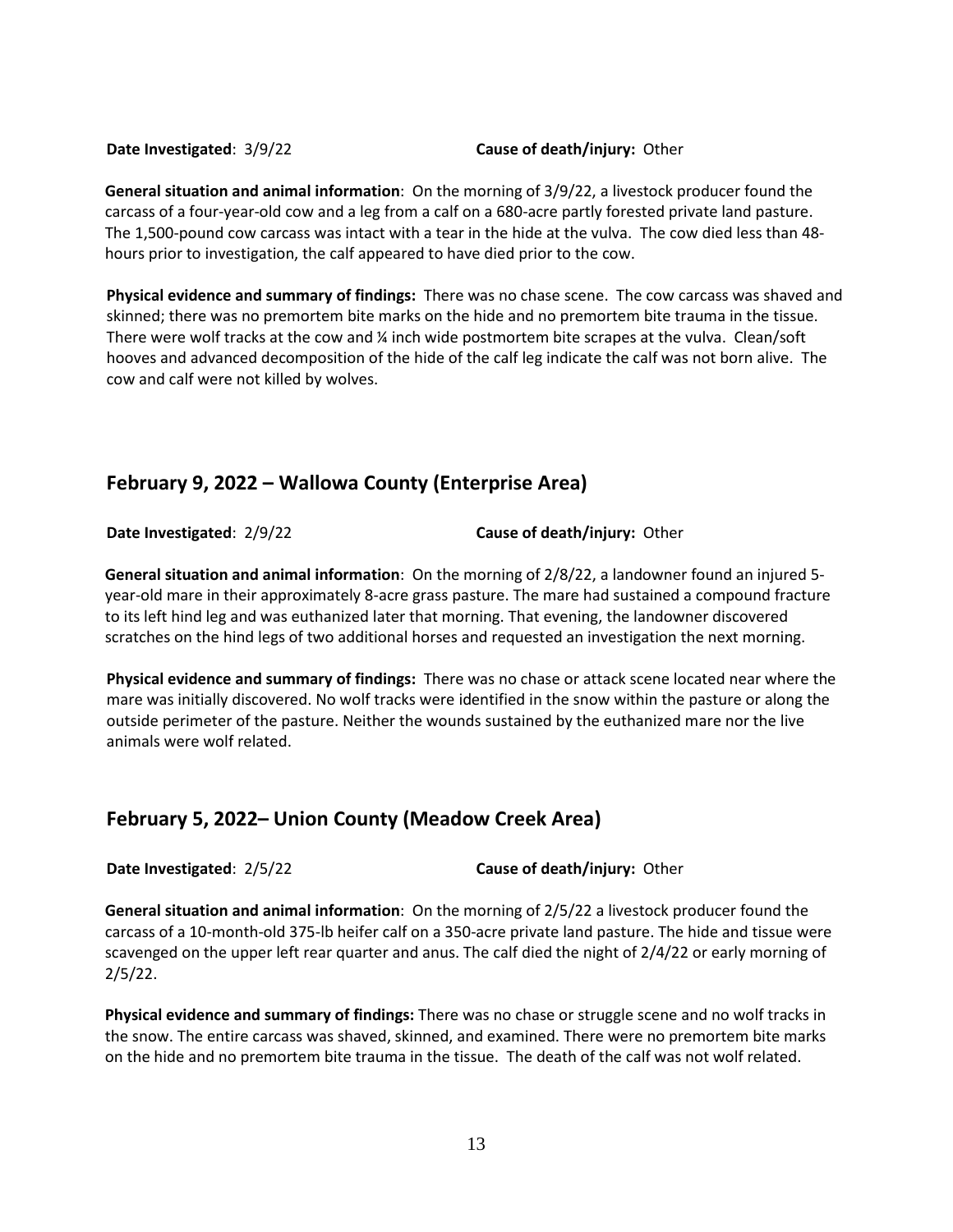#### **February 3, 2022 – Grant County (Izee area)**

**Date Investigated**: 2/3/22 **Cause of death/injury:** Possible/Unknown

**General situation and animal information**: On the morning of 2/3/22 a passing motorist observed two wolves feeding on a dead cow in a 30-acre private grass pasture. The 900-pound, 8 or 9-year-old cow was known to be lame and being doctored for hoof rot. The cow was observed alive the previous afternoon and died sometime during the preceding night. The carcass had feeding on the front left shoulder and hind end.

**Physical evidence and summary of findings:** No attack scene was found. The entire carcass was skinned, and most of the hide was shaved. No premortem bite scrapes, wolf bite hemorrhaging or tissue trauma were observed on the carcass. The hide was present in most areas where wolves attack, but the hide was missing from the front left shoulder, and some of the rear of the hindquarters below and around the anus. There was no evidence on the carcass that wolves caused the death of the cow, but since some hide and tissue was missing, the determination is possible/unknown. Additional monitoring will be done to learn more about the wolves in this area.

#### **January 27, 2022 – Lake County (Summer Lake area)**

**Date Investigated:** 1/27/22 **Cause of death/injury:** Confirmed

**General situation and animal information:** A local resident found a mortally wounded ~800-pound 11 month-old heifer on the morning of 1/27/22 in a 60-acre feedlot. The heifer was euthanized due to the extent of the injuries on its hindquarters. The injuries were estimated to be from the night of 1/24/22.

**Physical evidence and summary of findings:** The majority of the carcass was shaved and skinned. There were over 50 pre-mortem bite scrapes up to four inches long and % inch wide on both hindquarters, a large open wound with necrotic tissue on the underside of the right thigh, and an open wound on the left flank. Beneath the bite scrapes there was pre-mortem hemorrhaging up to two inches deep. The location, size, number, and direction of tooth scrapes and severe underlying muscle tissue trauma are consistent with wolf attack injuries. The depredation of this calf is attributed to two wolves (LAS13 and OR115).

#### **January 25, 2022 – Baker County (Tucker Creek area)**

**Date Investigated**: 1/25/22 **Cause of death/injury:** Confirmed

**General situation and animal information**: On the morning of 1/25/22, a livestock producer found a dead 500-pound year-old calf in a 25-acre grassland private pasture. The carcass was mostly intact but the organs and most of the hide and muscle tissue from the hindquarters had been consumed. The calf had died during the preceding night.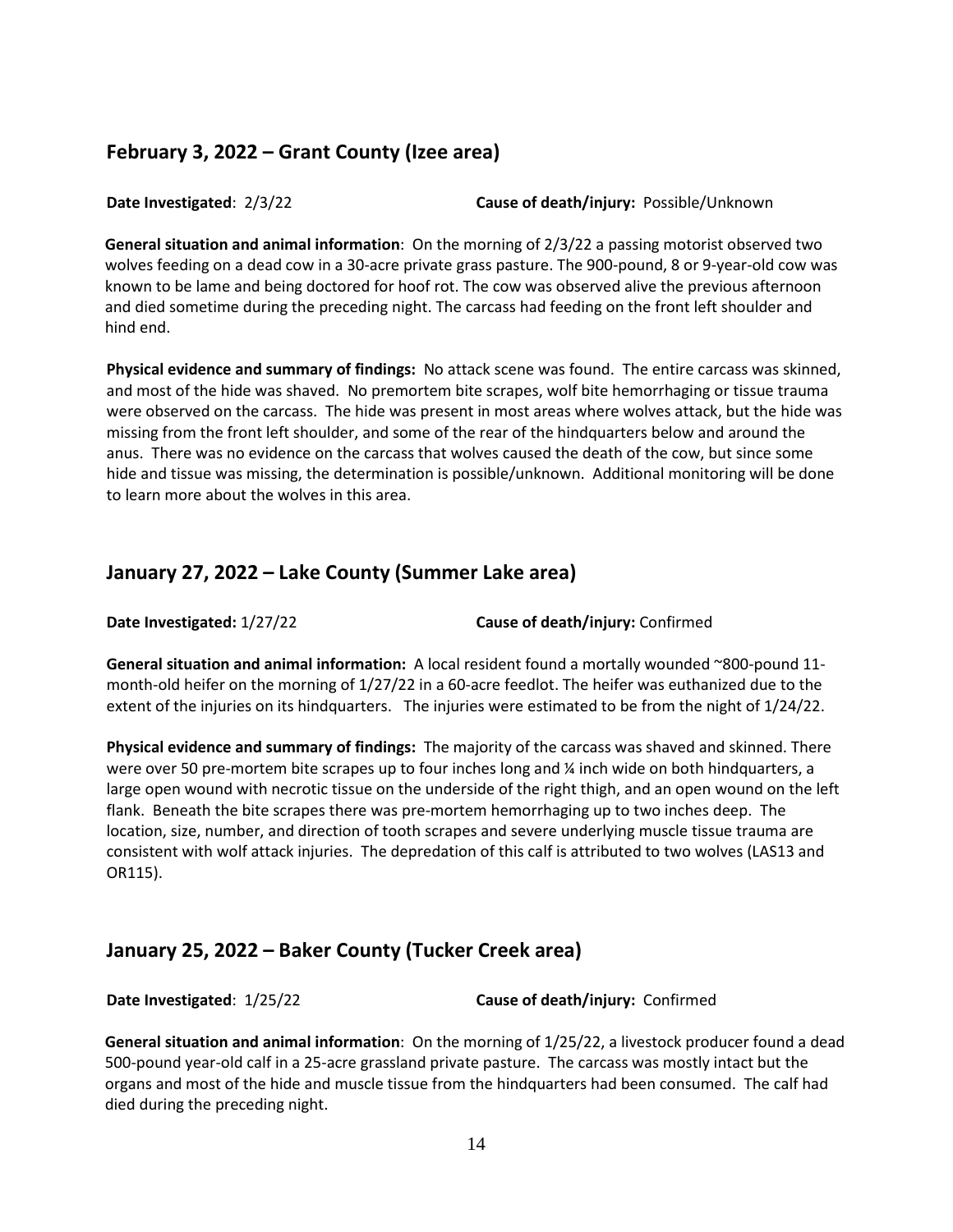**Physical evidence and summary of findings:** There was a struggle scene in an area of disturbed snow about 20 yards in diameter with fresh calf and wolf tracks and blood. The calf carcass was shaved, skinned, and examined. Multiple premortem tooth scrapes were found on the remaining hide on the left rear leg above the hock with associated muscle tissue trauma. Premortem tooth scrapes with associated muscle tissue trauma were also found on the throat and back of the calf. Tooth scrape size and location of the injuries are consistent with wolf attack injuries on calves. The location of the attack was within the Keating Pack AKWA, though no radio-collared Keating Pack wolves were present in the area near the time of the calf's death. Additional monitoring will be done to assess if new wolves are using the area.

#### **January 22, 2022 – Union County (Union area)**

**Date Investigated**: 1/22/22 **Cause of death/injury:** Other

**General situation and animal information**: On the morning of 1/22/22, a livestock owner found a dead 10-month-old steer carcass in their 9-acre private grassland pasture. Most of the hide and skeleton remained, but the muscle tissue was mostly consumed. The steer had died approximately 3-5 days prior to examination.

**Physical evidence and summary of findings:** The hide was shaved and the remains of the carcass were skinned. There was no evidence of predation on the scene and no premortem bite scrapes or hemorrhage on the carcass. The death of the steer was not wolf related.

#### **January 20, 2022 – Jackson County (Boundary Butte area)**

**Date Investigated**: 1/20/22 **Cause of death/injury:** Other

**General situation and animal information**: On the morning of 1/20/22, a livestock owner found a 327 pound five-month-old steer dead in his private grassland pasture about 300 yards from his home. The carcass was mostly intact.

**Physical evidence and summary of findings:** The carcass was shaved and skinned. There was scavenging around the face and tailhead as well as some older wounds that were starting to heal over. No additional scrape marks were found on the hide and no premortem hemorrhaging was found anywhere on the carcass. The cause of death is not wolf related.

#### **January 19, 2022 – Jackson County (Boundary Butte area)**

**Date Investigated**: 1/19/22 **Cause of death/injury:** Confirmed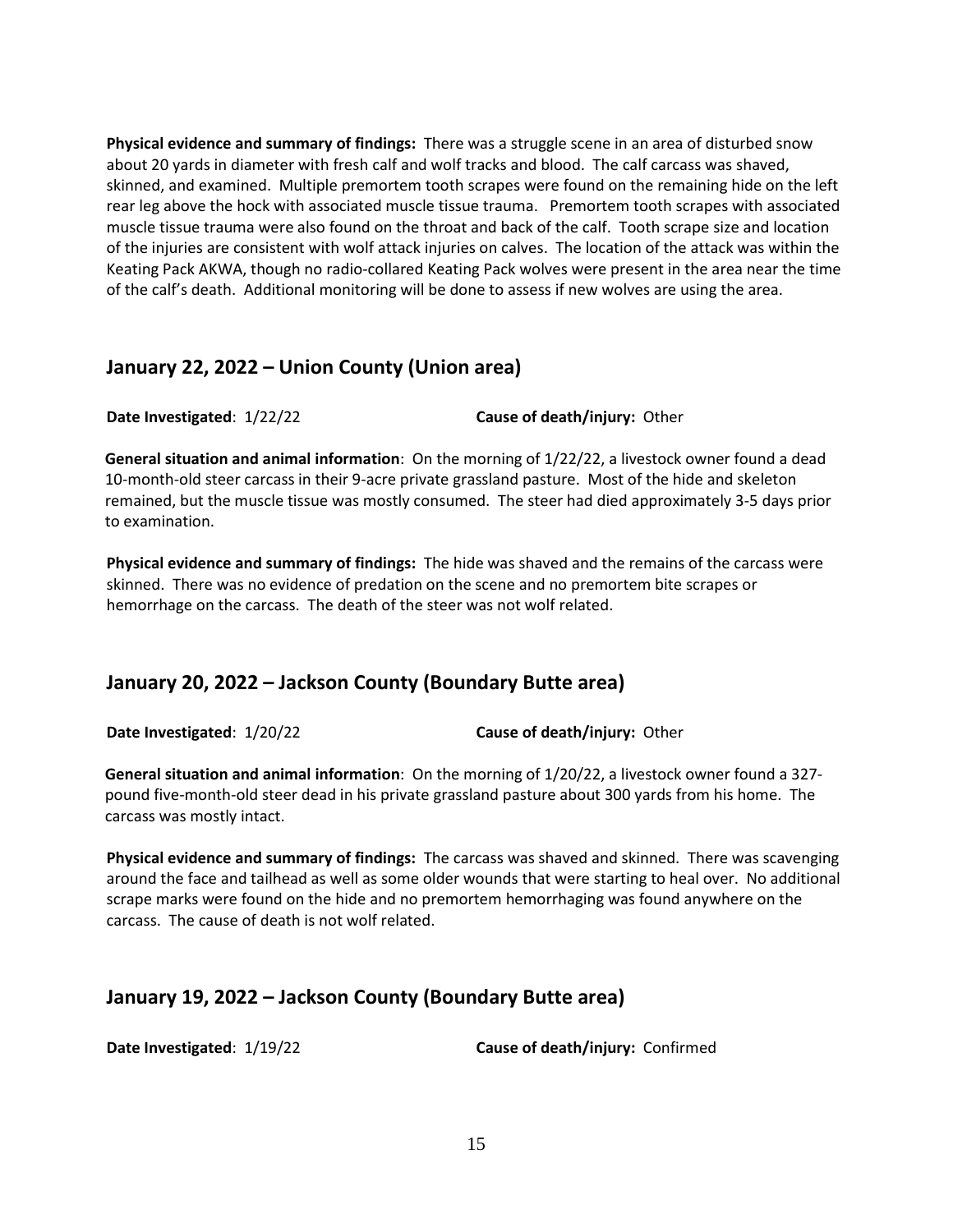**General situation and animal information**: In the afternoon of 1/19/22, a livestock owner found his dead mixed breed livestock guardian dog inside of his electric wolf resistant fence in his private grass pasture about 600 yards from his home. The carcass was mostly intact. The dog died sometime during the previous night.

**Physical evidence and summary of findings:** The carcass was shaved, skinned, and examined. There were bite punctures and premortem hemorrhage indicating it had been attacked. The location and severity of wounds are consistent with a wolf attack on a dog and include punctures up to ¼" wide and multiple areas of premortem hemorrhage and torn muscle tissue up to one inch deep. There were wolf tracks near the carcass and at least four sets of wolf tracks entered and left the electric fence about 300 yards from the carcass. This depredation is attributed to members of the Rogue Pack.

#### **January 16, 2022 – Baker County (Middle Bridge Loop Area)**

**Date Investigated**: 1/16/22 **Cause of death/injury:** Confirmed

**General situation and animal information**: After being notified of wolves in close proximity to their house on 1/15/22, a livestock producer noticed the carcass of his 40-pound Kelpie herding dog 150 yards from their house on the morning of 1/16/22. The carcass had been scavenged and most of the muscle tissue and organs were missing. The dog was estimated to have died on the night of 1/14/22.

**Physical evidence and summary of findings:** The remains were examined, and the hair was shaved around the injuries. There were over 15 premortem bite punctures approximately 1/8 inch in diameter, as well as tears at least 1/8 inch wide and up to 1/2 inch long on the back and inside of the right front leg. The location, size, and number of tooth scrapes are consistent with wolf attack injuries on dogs. The depredation is attributed to the Keating Pack.

Correction: ODFW spoke with the livestock producer about the wolves at 9pm on 1/14/22.

#### **January 14, 2022 - Union County (High Valley area)**

**Date Investigated:** 1/14/22 **Cause of death/injury:** Possible/unknown

**General situation and animal information:** A livestock producer found the remains of a deceased calf on the morning of 1/14/22 in a privately-owned 70-acre pasture near his residence. The carcass was completely scavenged with only the skull, one scapula, and the backbone with ribs attached. The calf was estimated to have died about 24 hours earlier.

**Physical evidence and summary of findings:** No evidence of a chase or kill scene was found. The bones of the carcass were examined. No evidence was found on the carcass to suggest the death was wolf related, but due to the lack of muscle tissue and hide the determination is possible/unknown.